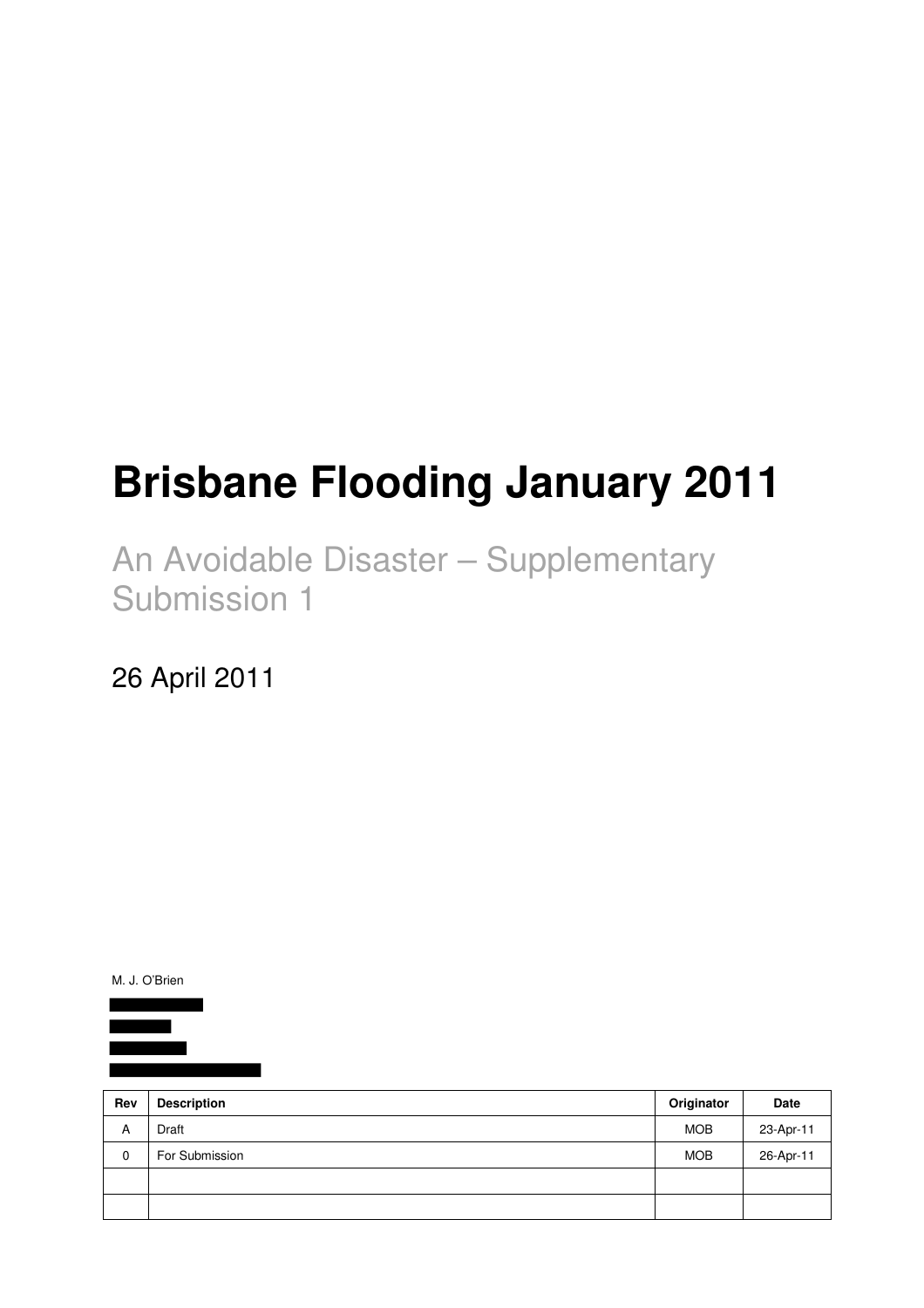# **Contents**

| 1. |     |      |  |  |  |  |
|----|-----|------|--|--|--|--|
| 2. |     |      |  |  |  |  |
| 3. |     |      |  |  |  |  |
|    | 3.1 |      |  |  |  |  |
|    | 3.2 |      |  |  |  |  |
| 4. |     |      |  |  |  |  |
|    | 4.1 |      |  |  |  |  |
|    | 4.2 |      |  |  |  |  |
|    | 4.3 |      |  |  |  |  |
|    | 4.4 |      |  |  |  |  |
|    | 4.5 |      |  |  |  |  |
|    | 4.6 |      |  |  |  |  |
|    | 4.7 |      |  |  |  |  |
|    | 4.8 |      |  |  |  |  |
|    | 4.9 |      |  |  |  |  |
|    |     | 4.10 |  |  |  |  |
| 5. |     |      |  |  |  |  |
| 6. |     |      |  |  |  |  |
| 7. |     |      |  |  |  |  |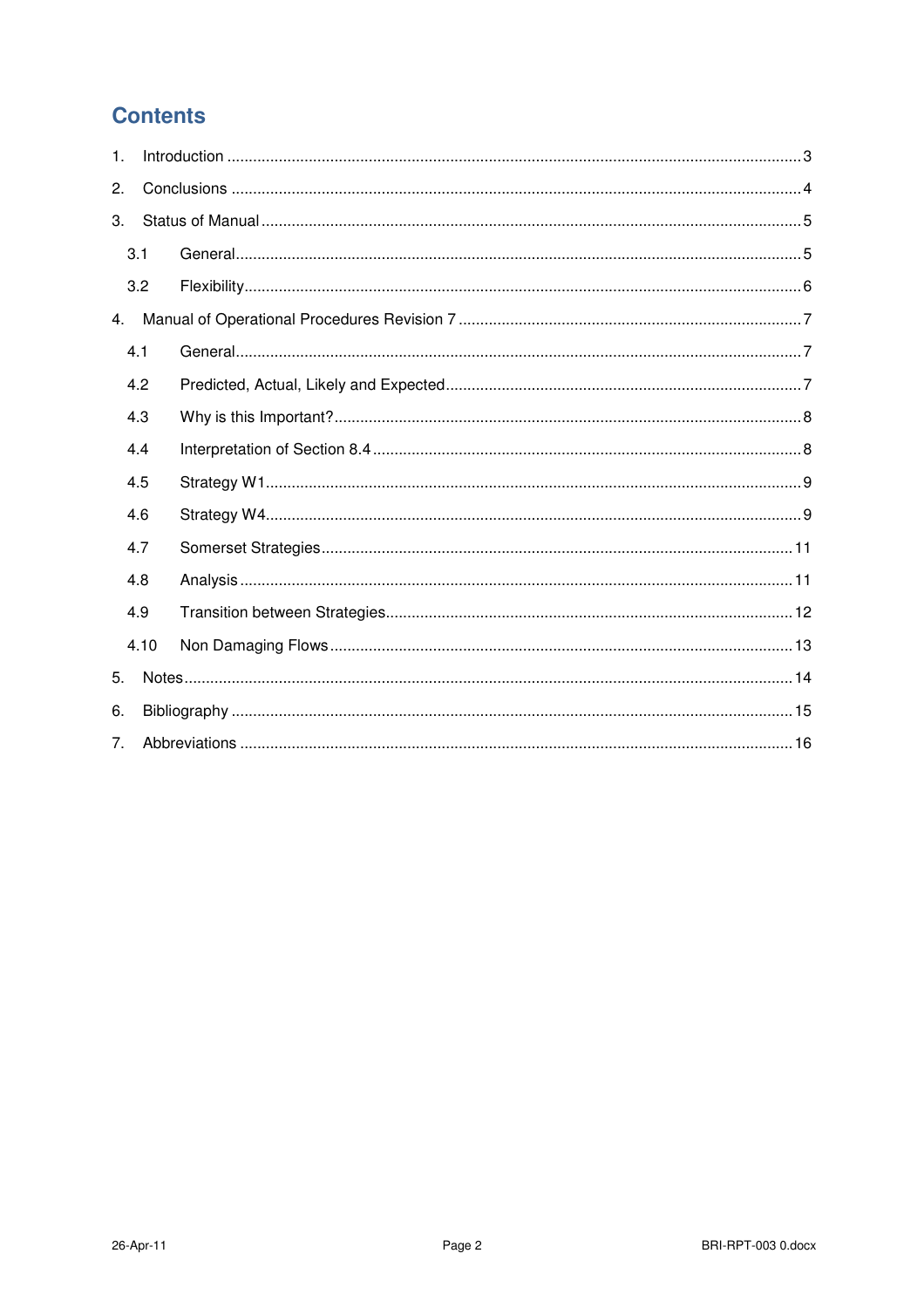## 1. INTRODUCTION

This supplementary submission is considered relevant to the Queensland Floods Commission of Inquiry under Section 2(f) of the Terms of Reference (1).

Implementation of the systems operation plans for dams across the state and in particular the Wivenhoe and Somerset release strategy and an assessment of compliance with, and the suitability of the operational procedures relating to flood mitigation and dam safety.

This supplementary submission includes additional detailed consideration of the Operational Manual (2) extending the consideration in Section 10.1 of the Original Submission (3). In particular it further supports the conclusions in Section 2.2 of the Original Submission reproduced below, specifically conclusions 1 and 3

## 2.2 Operational Manual

- 1. While compliance with the Operational Manual is not a focus of this submission, it would appear that at times SEQWater did not comply with the requirements of the Manual, while at other times, appear not to have used the flexibility that the Manual provided and consequently would fail to meet the objectives of the Manual.
- 2. There appears to be no provision in the Operational Manual (2) which prevented the Operator from reducing the level in the dam below FSL.
- 3. The Operational Manual does not appear to substantially constrain the Operator's ability to undertake the appropriate course of action.
- 4. It is of concern that based on the Flood Event Log entry for 00:45 Monday 10<sup>th</sup> January, the non-damaging flow within Brisbane is not well understood by all parties, especially as achieving the maximum rate of release from Wivenhoe up to this flow is essential for maintaining the maximum capability for flood mitigation.

This supplementary submission does not seek to address whether the procedures specified in the Manual are adequate for the management of flood events. Nothing contained in this supplementary submission should be read as support for the current Manual. The submission merely examines whether a consistent interpretation of the wording used in the Manual can be achieved.

While I am also aware that SEQWater has provided statements by several expert engineers who have examined compliance with the Manual, this supplementary submission does not extend the conclusions above.

SEQWater has stated that the Revision 7 of the Operational Manual was gazetted on 22<sup>nd</sup> January 2010 as an approved flood mitigation manual under the Water Supply (Safety and Reliability) Act 2008. Compliance or non compliance with the requirements of the Manual therefore relies on a legal assessment which is outside of my area of expertise.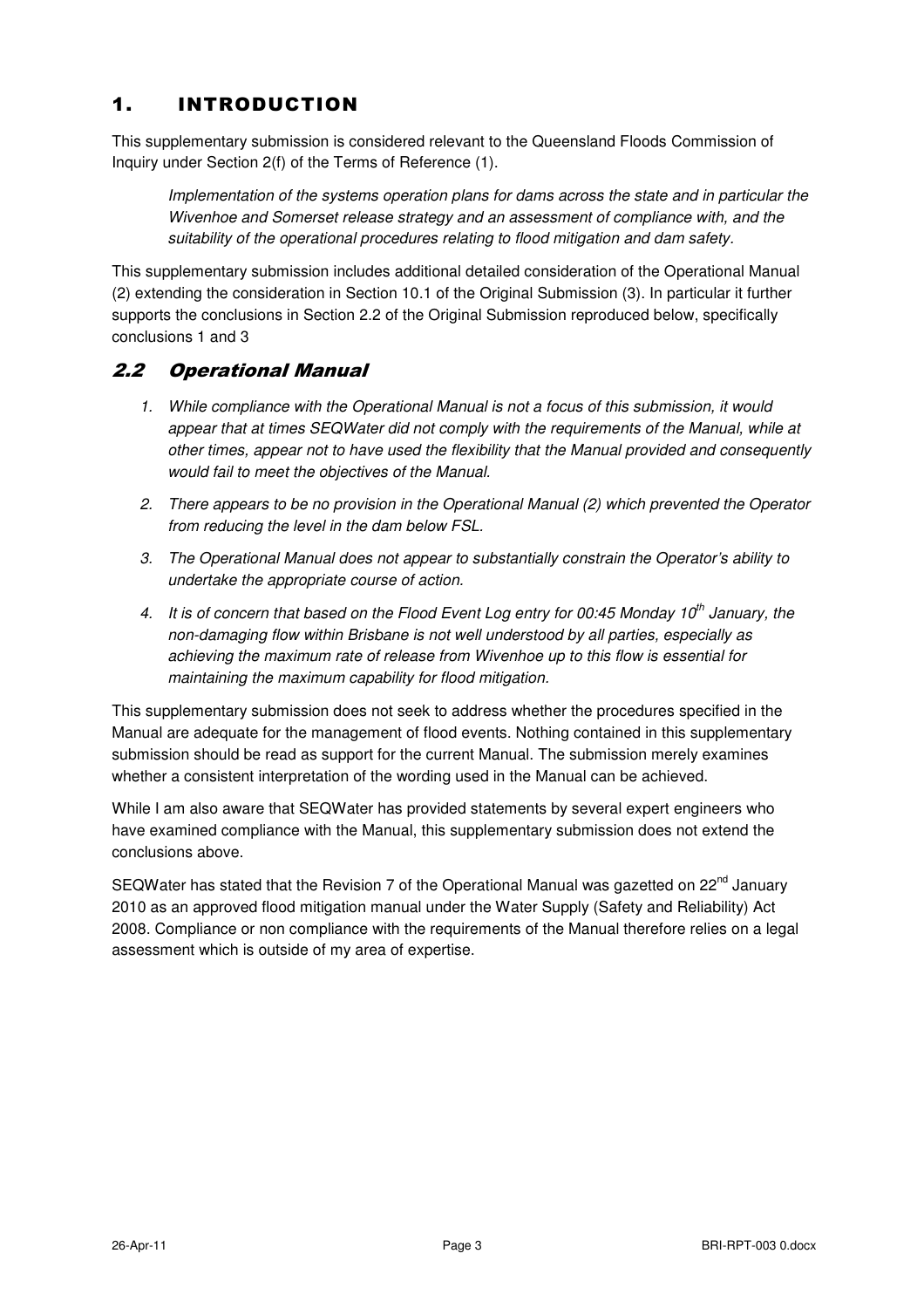## 2. CONCLUSIONS

- 1. The Manual clearly defines that the "prediction" of the maximum storage level in Wivenhoe is to be determined using "the best forecast rainfall and stream flow information available at the time".
- 2. The Manual is not specific as to what might constitute "the best forecast rainfall', but a forecast of no further rainfall would not be prudent if it was actually raining over any of the catchment at the time of the prediction.
- 3. It can be argued, possibly quite validly, that the use of different terminology (including predicted, expected and likely) implying different criteria may lead to a conflict, however, that should not detract from following the specified strategy unless that conflict cannot be resolved.
- 4. There are no inherent conflicts in the Manual which should lead an engineer to conclude that Strategies W1, W2, W3 and W4 may be selected other than on the basis of the "predicted" Wivenhoe storage level.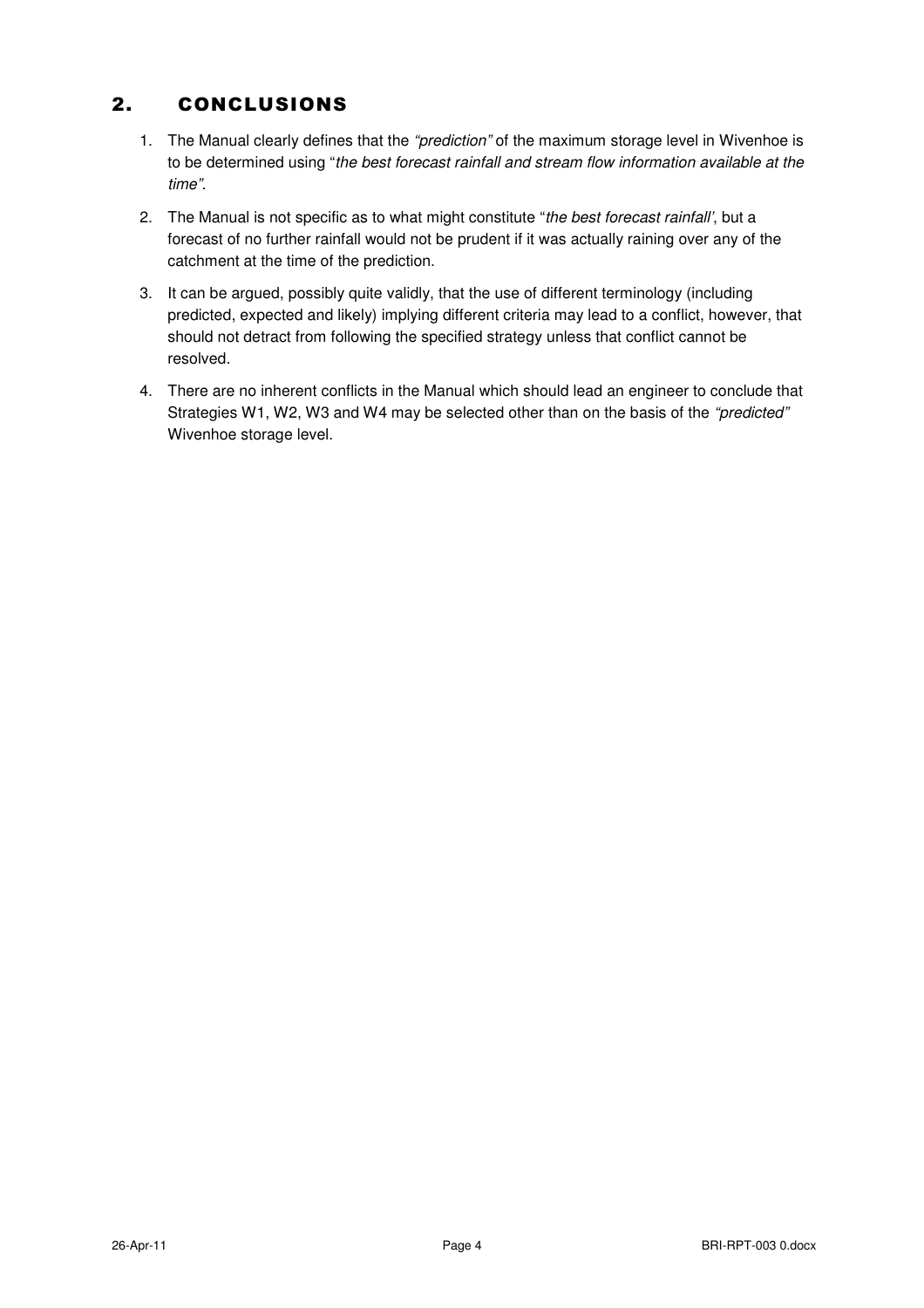## 3. STATUS OF MANUAL

#### 3.1 General

SEQWater has provided the following history leading to the development, approval and gazettal of the current Revision 7 of the Manual.

| <b>Issue No</b> | Date             | <b>Gazette Date</b> |
|-----------------|------------------|---------------------|
| 0               | 27 October 1968  |                     |
|                 | 6 October 1992   |                     |
| 2               | 13 November 1997 |                     |
| 3               | 24 August 1998   |                     |
| 4               | 6 September 2002 | 16 October 2002     |
| 5               | 4 October 2004   | 27 October 2004     |
| 6               | 20 December 2004 | 2 February 2005     |
|                 | November 2006    | 22 December 2009    |

SEQWater has stated that six revisions of the Manual have been undertaken since 1992 and that leading experts have been involved in the development of the Manual. It is therefore reasonable to expect that the current Manual is the result of substantial development and refinement. A considerable number of people with a wide range of expertise would have contributed to the progressive development of the Manual, its review and approval and in the preparation of expert technical studies and reports which underpin the Manual.

The Manual is clearly written to be used by a group of personnel with a particular skill set. References in the Manual to terms which are not further defined, such as fuse plugs and ogee spillway, clearly indicate that the Manual is directed to skilled personnel.

From submissions to the Commission and as a result of questioning at the Commission some details have emerged in relation to some of the personnel involved in the drafting of the current Revision 7 of the Manual. It is also clear that changes introduced in Revision 7 required the preparation of external studies such as the Somerset-Wivenhoe Interaction Study. However a number of key details regarding the preparation of Revision 7 are still unclear. These include: -

- Was a formal committee established for the preparation of this revision?
- If so what were its operating parameters?
- When did preparation of the revision commence?
- What level of justification and review supported changes in this revision?
- Were formal drafts prepared?
- Are any of these still available?
- What review process was adopted prior to approval and gazettal?
- Who was involved in the review process prior to approval and gazettal?
- What external studies were relied on in the preparation of revision 7?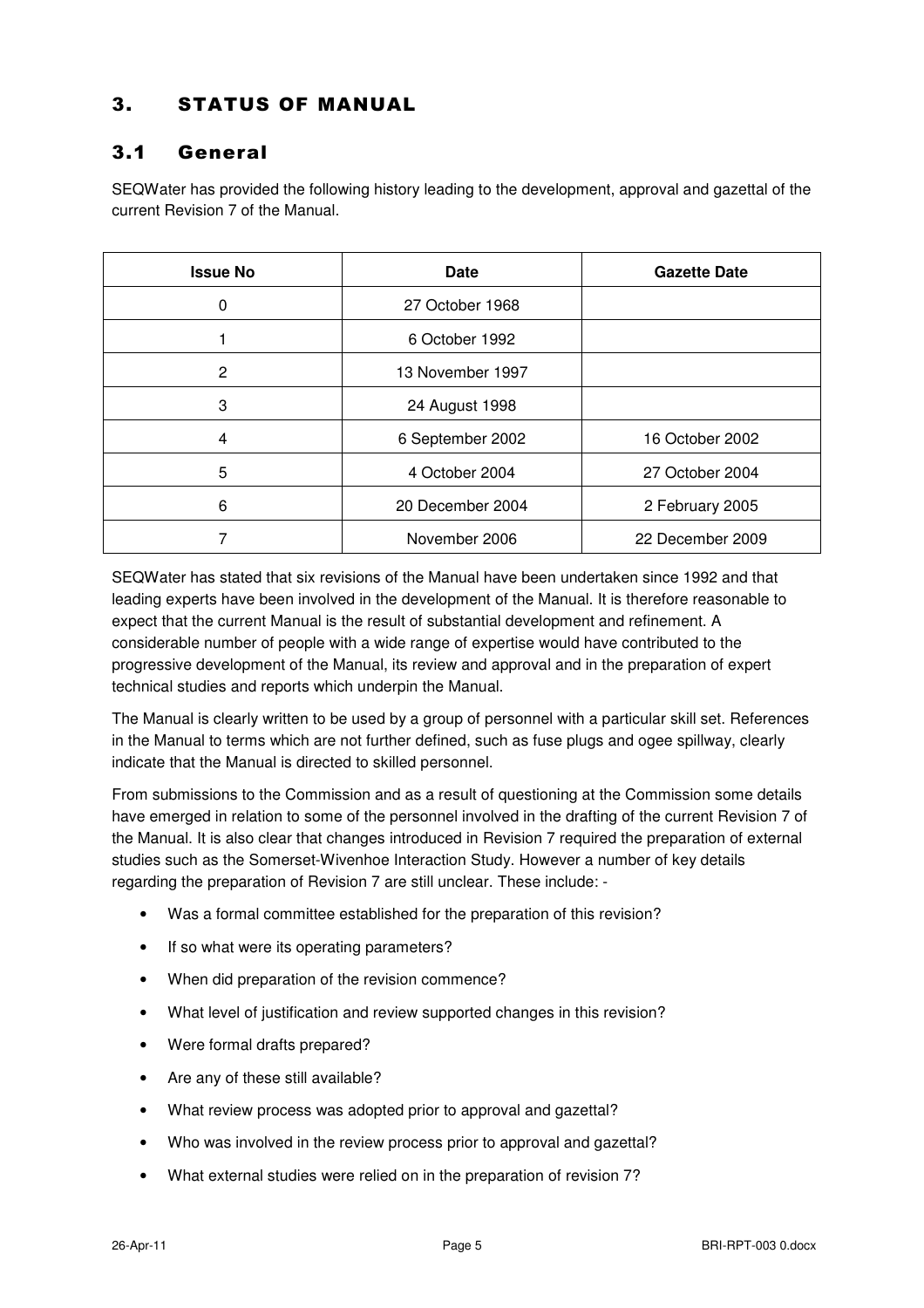Because the Manual has had such an extended period of review and refinement by multiple individuals it would be unwise to assume that apparent conflicts in the Manual were the result of an unintended error or as the result of confusion by one or more individuals. It is possible, but a rational explanation for any apparent conflict should first be sought. Only if there were no reasonable interpretation could it then be concluded that a conflict actually existed.

## 3.2 Flexibility

Revision 7 of the Manual provides enormous flexibility to the Operator. Generally there are no prescriptive methods of calculation specified and, except for Strategy W4A, there are no minimum release rates specified.

Therefore where the manual is specific as to methods that should be adopted it clearly represents an area were compliance was deemed to be essential.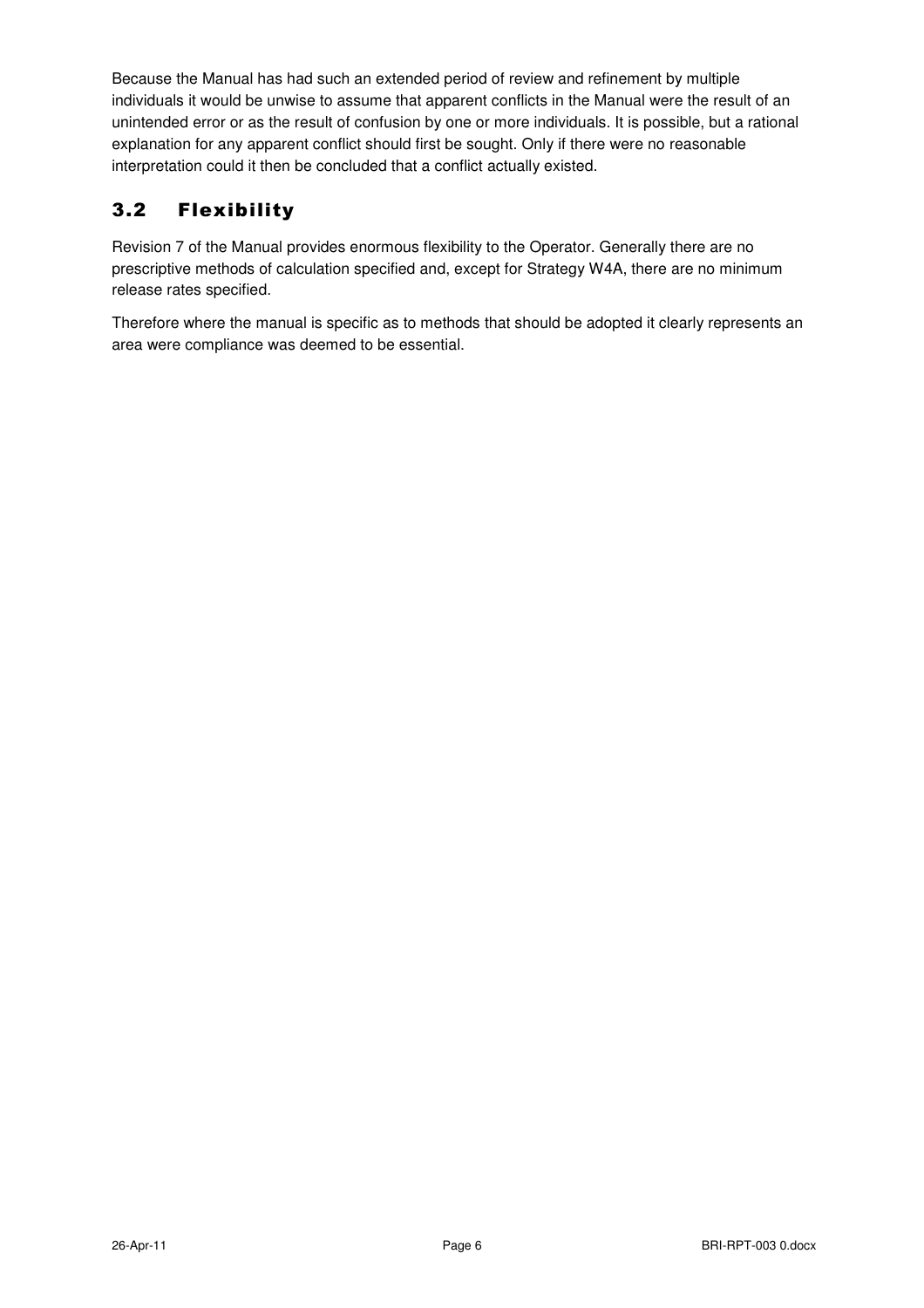## 4. MANUAL OF OPERATIONAL PROCEDURES REVISION 7

## 4.1 General

Revision 7 of the Manual includes a number of changes from Revision 6. Two of the most obvious changes were the introduction of Section 9.4 Flood Operations Strategies for Somerset, including Strategies S1, S2 and S3, which did not form part of Revision 6 and the almost complete restructuring of Section 8.4 Flood Operations Strategies for Wivenhoe. The fundamental concepts remained similar except for the obvious change in the Flood Operations Strategies for Wivenhoe being the move from using the actual lake level to using the predicted lake level as the basis for selection of Strategies.

It was noted in Section 10.1 of the Original Submission that: -

Rev 6 and Rev 7 of the Manual of Operational Procedures have been reviewed and the essential difference is that in Rev 7, selection of the release criteria is to be based on the predicted levels in the dams whereas Rev 6 is around the actual levels. This would mean that during an event where the dam levels are rising a particular operating strategy would normally be selected earlier under Rev 7 than it would have been under Rev 6.

- Section 8.3 Initial Flood Control Actions Rev 7 specifies that the FOC must make a number of predictions. The equivalent Section in Rev 6 is different.
- Rev 7 includes a flowchart at page 23 and all the decisions on selection of the operating strategy are based on the likely outcome while there is no equivalent in Rev 6.
- Each of the operating strategies in Rev 7 is based on "Wivenhoe Storage Level predicted to be.........." whereas in Rev 6 the strategy is based on the actual level.

Rev 6 still required some predictions of river and stream flows but the selection of the operating strategies was not based on the predicted levels in Wivenhoe or Somerset.

In Revision 7 the wording within all Conditions for Strategies W1, W2, W3 and W4 for Wivenhoe utilises the wording "Wivenhoe Storage Level predicted to ............". The Conditions for all operating strategies for Somerset, S1, S2 and S3, use a slightly different terminology "Somerset Dam Level expected to exceed " and "Wivenhoe Dam not expected........" or "Wivenhoe Dam expected..............".

The change to use of predicted levels for Wivenhoe in Revision 7 does not appear to be accidental as it has been changed consistently throughout Section 8 of the Manual. Section 8.4 also specifies certain data that must be included as part of the preparation of the prediction.

No access has been provided to the various drafts leading to the issue of Revision 7 which might show how and when this concept was introduced and the reasons for introducing this change.

## 4.2 Predicted, Actual, Likely and Expected

In various sections of revision 7 of the Manual the words Predicted, Expected and Likely are used to qualify lake levels. The following sections examine whether this potentially introduces inconsistencies and hence confusion as to which of the strategies should be implemented at a particular time.

In addition to their generally accepted meanings, the words Predicted, Expected and Likely could have the following additional implications for an engineer when used in a technical document.

• **Predicted**. This would generally imply the output of a calculation method or a model as opposed to a prediction by a clairvoyant.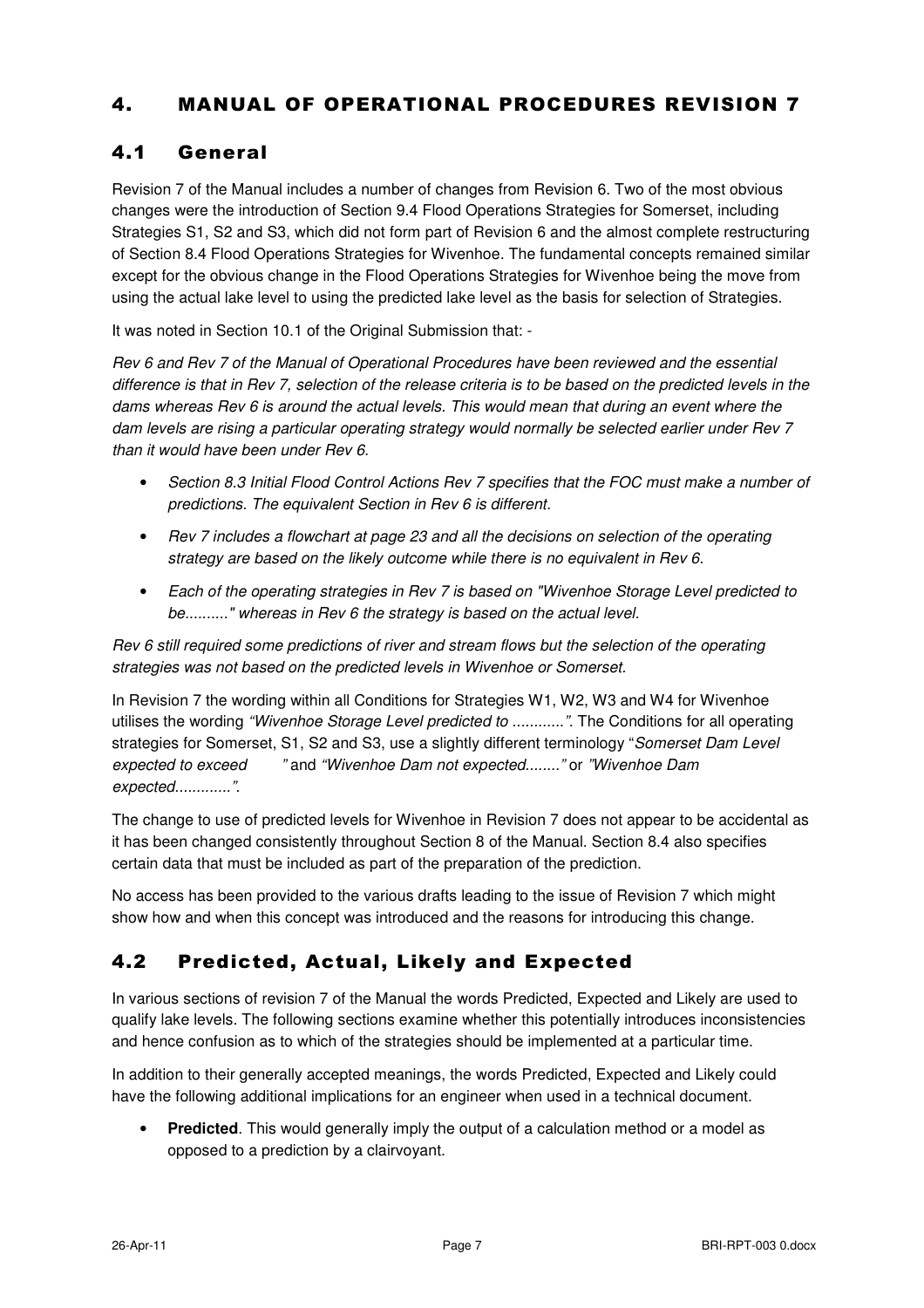- **Likely**. Over a range of circumstances which have been analysed is more likely to occur than not occur and so refers to an event that has a probability of occurring which exceeds 50%.
- **Expected**. Would be very similar to Likely, but could also be expected to have a higher level of probability.

The Manual gives no guidance for the appropriate method of determining Expected or Likely lake levels; however Section 8.4 is prescriptive to the extent that the predictions of the Maximum Levels in Wivenhoe and Somerset "are to be made using the best forecast rainfall and stream flow information available at the time".

While it is possible that use of different terminology in different sections of the Manual could lead to confusion of personnel required to interpret the Manual and such confusion is undesirable, it is not a justification for departing from the specified requirements of the Manual.

## 4.3 Why is this Important?

In the original submission it was concluded, in part, in Section 2.1 that: -

- 5. SEQWater were slow to react through the whole period examined.
- 6. The delay in responding, especially in the days leading up to Monday 10<sup>th</sup> January, eventually left SEQWater with few alternatives.
- 7. Even after SEQWater were aware at 0:55 on Monday  $10<sup>th</sup>$  that increases in release rates were required to avoid triggering the fuse plug, the required release rates were not implemented until after 09:00 Tuesday 11th.
- 8. Given the delay in responding leading up to Monday 10<sup>th</sup>, if SEQWater had increased the release rates at 0:55 on Monday 10<sup>th</sup> the duration and extent of the Major Flooding in Brisbane would have been substantially reduced and potentially eliminated.

Based on submissions and in responses to questions before the Commission it would appear that SEQWater did not use predications of the lake level in Wivenhoe based on the best forecast rainfall to determine the Wivenhoe operating strategies. In most cases the Wivenhoe operating strategy was selected later than it would have been if predications of the lake level in Wivenhoe were based on the "best forecast rainfall". This is one possible explanation as to why SEQWater appeared to be slow to react.

#### 4.4 Interpretation of Section 8.4

An understanding of Section 8.4 of the Manual is essential to a proper review of the selection of Strategies for Wivenhoe.

- 1. Section 8.4 does not specify whether actual levels in the dams or predictions of the maximum storage levels in Wivenhoe and Somerset are to be used for the selection of Strategies. It merely says that the strategy will depend on both; e.g. "The strategy chosen at any point in time will depend on the actual levels in the dams and the following predictions".
- 2. However it does specify that the predictions for:
	- Maximum storage levels in Wivenhoe and Somerset Dams.
	- Peak flow rate at the Lowood Gauge (excluding Wivenhoe Dam releases).
	- Peak flow rate at the Moggill Gauge (excluding Wivenhoe Dam releases).

"are to be made using the best forecast rainfall and stream flow information available at the time".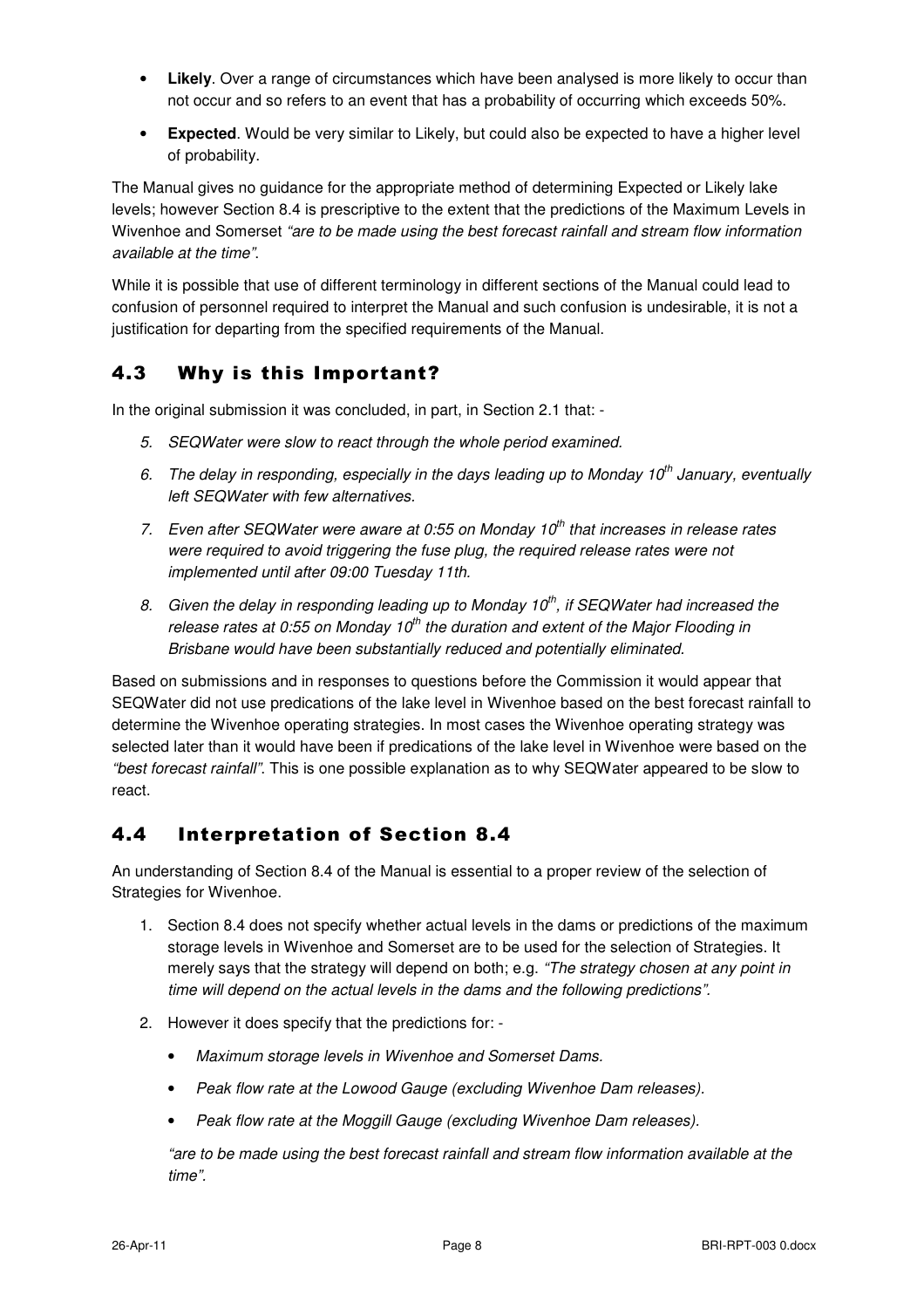3. It does not specify, and there is no quidance provided, as to how the "best forecast rainfall" is to be selected; e.g. whether this is a "no rainfall forecast", the QPF or a 3 or 5 day forecast issued by the BoM. Presumably the selection of the "best forecast rainfall" is determined by the Operator. However it is not likely that selection of a "no rainfall forecast" while it was currently raining over the catchment would be considered prudent.

Section 8.4 includes a flowchart "showing how best to select the appropriate strategy to use at any point in time". The criteria then used in the flow chart are based on "Is Wivenhoe level likely to exceed...". The Manual does not specify how to determine the "likely" level in Wivenhoe and it may be argued that this could be different from the "predicted" level in Wivenhoe. However the use of "best" in the introduction to the flow chart would not imply a mandatory condition and therefore would not be in conflict with the mandatory provision of "predicted" used in the Conditions to the Strategies.

## 4.5 Strategy W1

It has been suggested that the use of the words "Lake Level greater than ........." in Strategies W1A, W1B, W1C, W1D and W1E are in conflict with the Condition specified in Strategy W1 of "Wivenhoe" Storage Level predicted to be less that 68.50 m AHD" and therefore confuses selection of the appropriate Strategy. However that suggestion is not valid for the following reasons.

For all circumstances during the rising flood where the level in Wivenhoe is predicted to be below 68.5 mAHD, the actual level will meet one of the Lake Level requirements specified in Strategies W1A, W1B, W1C, W1D and W1E. Therefore on a strict reading Strategy W1 requires: -

- That Strategy W1 may only be selected while the Wivenhoe Storage Level is **predicted** to be less than 68.5 m AHD, and
- That selection of the sub strategy W1A, W1B, W1C, W1D or W1E is to be based on the **actual** lake level.

This is fully in accordance with the expectations of Section 8.4 which states that

"The strategy chosen at any point in time will depend on the **actual** levels in the dams and the following **predications**........"

It has been further suggested that the text in bold at the end of Strategy W1, and reproduced below, is further indication that use of the words "Wivenhoe Storage Level predicted to be less that 68.5 m AHD" are in conflict with the requirements of the remainder of Strategy W1.

#### **If the level reaches EL 68.5 m AHD in Wivenhoe Dam, switch to Strategy W2 or W3 as appropriate.**

A strict reading of these two requirements would indicate that irrespective of whether the Wivenhoe Storage Level was **predicted** to be less than 68.5 m AHD and Strategy W1 might normally be selected, the section in bold clearly emphasises that Strategy W2 or W3 must be selected if the **actual** Wivenhoe Storage Level reaches EL 68.5 m AHD.

There do not appear to be any grounds for confusion in the selection of the appropriate Strategy introduced by the wording in Strategy W1.

## 4.6 Strategy W4

It is also instructive to look at the actual requirements specified for Strategy W4 in the Manual compared with some of the discussion.

• One of the specified Conditions for Strategy W4 is "Wivenhoe Storage Level predicted to exceed 74 mAHD".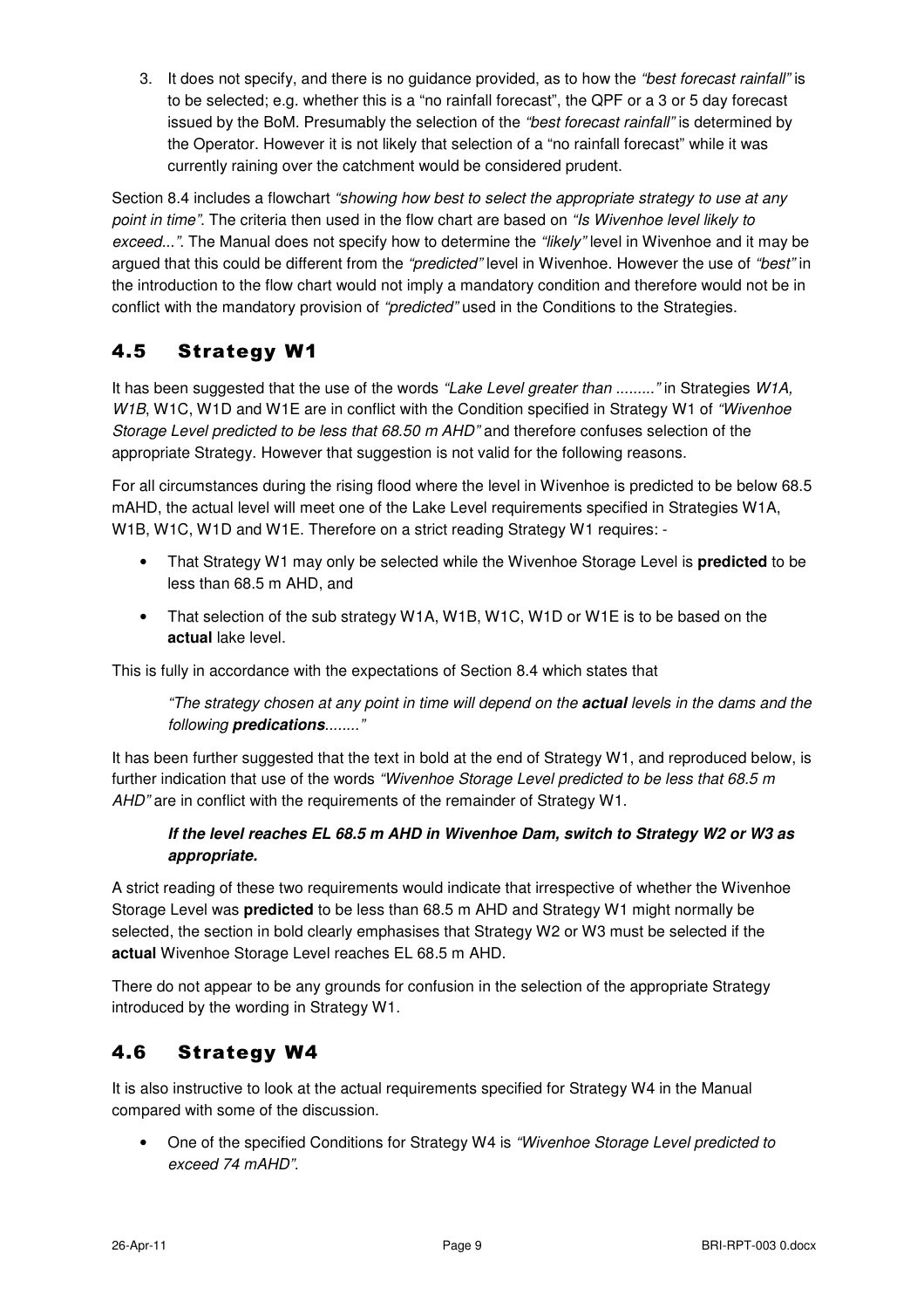- Reference to the earlier portions of Section 8.6 requires that predictions of the maximum storage level in Wivenhoe are "to be made using the best forecast rainfall and stream flow information available at the time".
- Strategy W4A requires a "Lake Level between 74.0 and 75.5 m AHD".
- Strategy W4B requires a "Lake Level greater than 75.5 m AHD".

In almost every conceivable circumstance, the level in Wivenhoe will be "predicted to exceed 74.0  $m$ AHD" before it is actually "between 74.0 and 75.5 m AHD" or is "greater than 75.5 m AHD". A strict interpretation therefore requires that Strategy W4 is implemented before either Strategy W4A or W4B is implemented. Further, Strategy W4 is implemented based on the **predicted** lake level while sub Strategies W4A and W4B are implemented only on the **actual** lake level.

Again this would be fully consistent with the expectations of Section 8.4.

It has been suggested that moving to Strategy W4 potentially too early was undesirable as under this Strategy it is necessary to immediately increase the release rate to at least match the inflow rate. This is presumably based on the wording used in the introduction to Strategy W4: -

Opening of the gates is to occur generally in accordance with the requirements of Section 8.6, until the storage level of Wivenhoe Dam begins to fall.

And in Strategy W4A: -

Gate openings are generally to occur at the minimum intervals and sequences as specified in Section 8.6 until the storage level of Wivenhoe Dam begins to fall.

And the knowledge that the Wivenhoe Dam level will only begin to fall if the rate of release exceeds the inflow rate.

As noted above, it is clear that the Manual requires Strategy W4 to be implemented without necessarily triggering Strategy W4A or W4B, and it is therefore important to recognise the following: --

- Both sections use the word "generally" which implies that strict compliance with Section 8.6 is not mandatory.
- The wording used in Strategy 4A refers to "at the minimum intervals and sequences" which indeed implies that the level should be reduced as soon as possible limited only by the "minimum intervals and sequences" specified in Section 8.6 which are 500 mm every 10 minutes; or less "if the gates are at risk of being overtopped or the safety of the dam is at risk".
- The wording used in the introduction to Strategy W4 does not generally require the "minimum" intervals and sequences" specified in Section 8.6 to be followed. Instead it "generally" requires compliance with all of Section 8.6. Section 8.6 specifies different requirements for circumstances when the releases from the dam are below 4000 cubic metres per second or in excess of 4000 cubic metres per second. In addition it includes a section entitled Normal Gate Operation Sequences which simply specifies gate openings.
- The wording in the introduction to Strategy W4 does not require that the level in Wivenhoe should be reduced as soon as possible limited only by the "minimum intervals and sequences" specified in Section 8.6.

Therefore a strict interpretation makes it clear that Strategy W4 can be implemented without implementing Strategy W4A and more importantly does not immediately trigger the requirement that releases immediately equal inflows. This requirement is only triggered when Strategy W4A is implemented as required by the wording "Lake Level between 74.0 and 75.5 m AHD".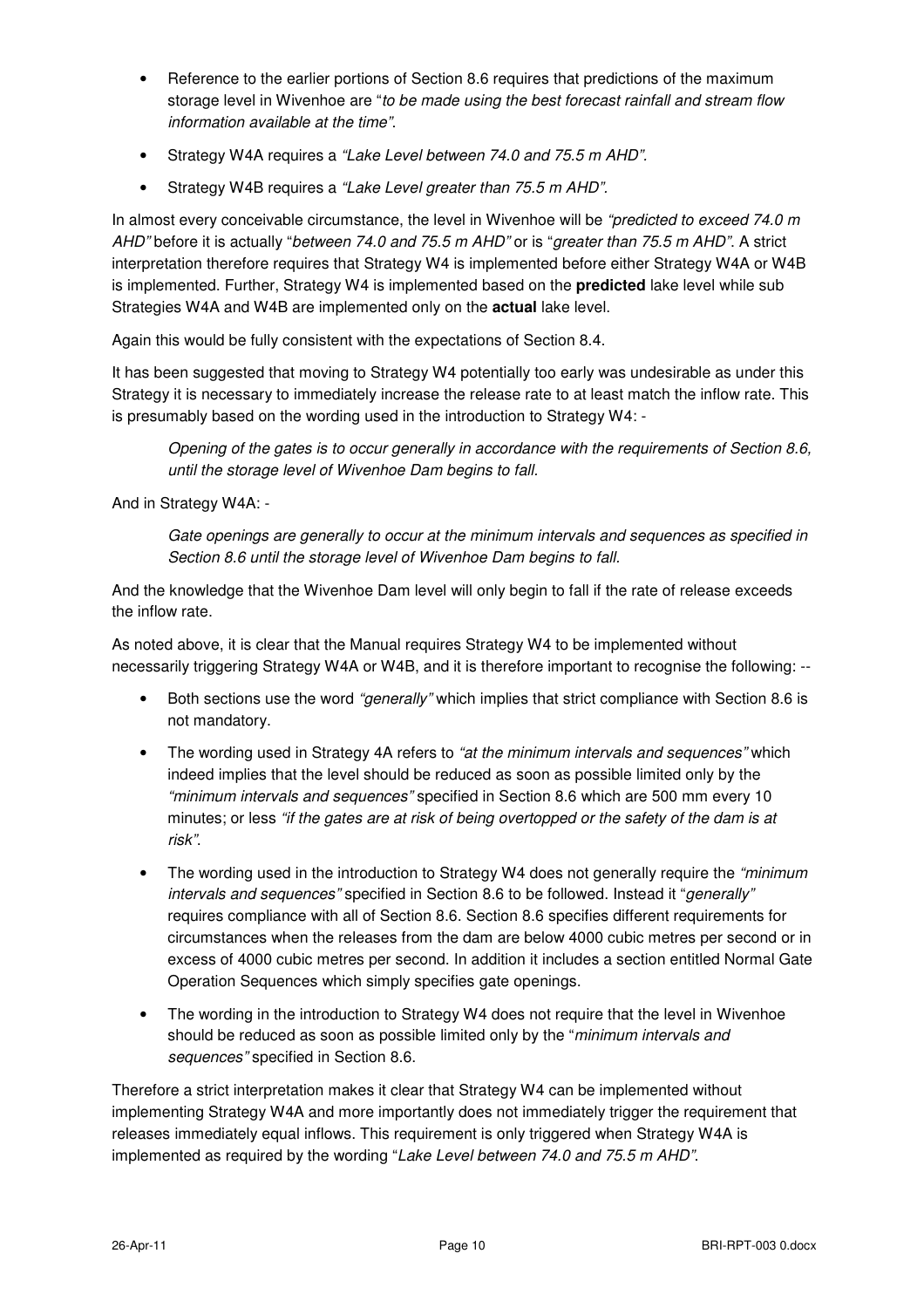In addition one of the other Conditions of Strategy W4, that there is "No limit on Maximum Release rate" means that Strategy W4 already acts to meet the circumstances envisaged by the proposed new Strategy W3A.

It has also been suggested that the use of the words "the dam water level reaches" in Strategy W4B further confuses whether the predicted level should be used. As already stated above Strategy W4B is not selected until the condition of "Lake Level greater than 75.5 m AHD" and so no conflict can arise.

Strategy W4 already provides the additional required flexibility and much of the discussion would appear to be based on a poor understanding of the actual requirements specified in Strategy W4. Without knowledge of the full team involved in the preparation of Revision 7, the discussions and intermediate drafts, it is not immediately clear how this situation could arise.

This interpretation is given further support by the use of "effect" in the first paragraph after the Conditions which states: -

This strategy normally comes into effect when the water level in Wivenhoe Dam reaches 74.0 m AHD. However the Senior Flood Operations Engineer may seek to invoke the discretionary powers of Section 2.8 if earlier commencement is able to prevent triggering of a fuse plug.

This indicates that even though Strategy W4 has been selected, there is no requirement to "effect" the requirements of Strategy W4 until the dam level reaches 74.0 m AHD. In the meantime it gives the Operator all the flexibility accorded by Strategy W4.

## 4.7 Somerset Strategies

As pointed out in Section 4.1 the wording in the Conditions for the Somerset Strategies, S1, S2 and S3, does not use "predicted" and instead uses "Somerset Dam Level expected to exceed "and "Wivenhoe Dam not expected........" or "Wivenhoe Dam expected.............".

It may therefore be validly argued that when determining the strategy for use in Somerset that an alternative method of forecasting the levels in Somerset and Wivenhoe may be used. In addition, it can be argued that in this alternative method of forecasting there is no requirement to use "the best forecast rainfall and stream flow information available at the time" as is required by Section 8.4 of the Manual for a prediction of the levels in Somerset and Wivenhoe.

This argument may be valid, but it requires the Operator to run two different models, one utilised for the selection of Strategies for Wivenhoe, which requires the use of "the best forecast rainfall", and a different one for the selection of Strategies for Somerset which did not require the use of "the best forecast rainfall".

However it cannot be argued that this different model utilised for the selection of Strategies for Somerset was also suitable for the selection of Strategies for Wivenhoe as it would then be in conflict with the requirements of the Manual.

## 4.8 Analysis

Revision 7 of the Manual does refer to Actual, Predicted, Expected and Likely lake levels and specifies which data is to be used only in the calculation of Predicted lake levels, leaving it to the Operator's discretion on what data to include for calculation of Expected and Likely lake levels.

The Predicted, Expected and Likely lake levels at any time could be different depending on the discretion used by the Operator in the calculation of Expected and Likely lake levels. However there does not appear to be any section of the manual where any conflict would arise by selecting the Actual, Predicted, Expected or Likely lake levels strictly as specified in the Manual, even where the Predicted, Expected and Likely lake levels are different.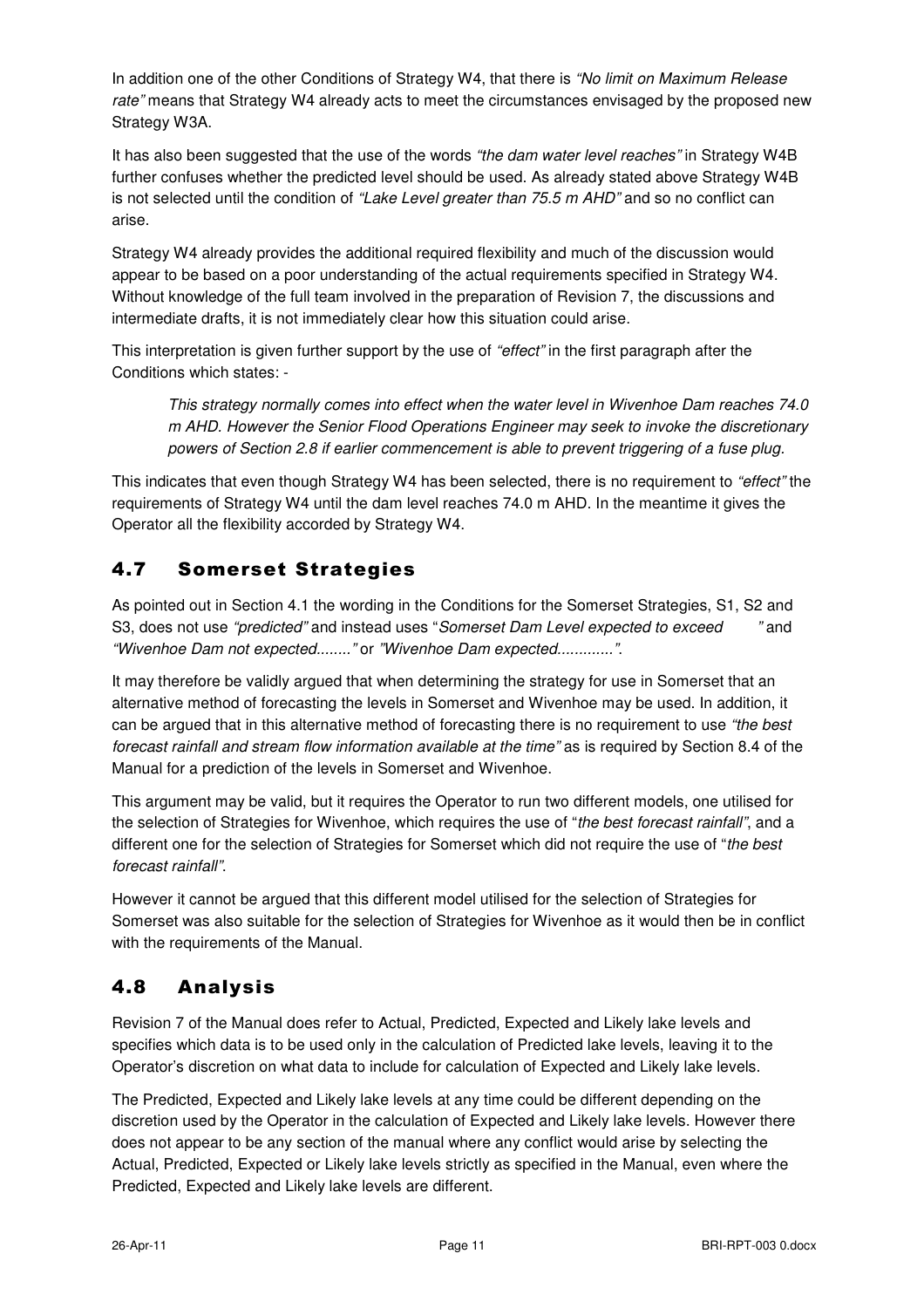Additional work would be required by the Operator in determining Predicted lake levels in accordance with the Manual and also calculating Expected or Likely lake levels using the Operator's discretion. However there appears to be no reason why the Operator could not determine Expected and Likely lake levels in accordance with the procedure specified for Predicted lake levels and use that single calculation for all purposes of the Manual.

It may be that much of the operation of the dam is carried out in accordance with past practice and custom rather than strictly by reference to the Manual. While it may be relatively minor in the circumstances, it is worthwhile considering the straightforward issue of declaration of the Flood Event.

Section 2.2 of the Manual (2), reproduced below, is very clear and requires the Flood Event to be declared based solely on when the expected level in either Wivenhoe or Somerset exceeds FSL. The requirement is also prefaced with the normally mandatory requirement of "must".

A Duty Flood Operations Engineer is on call at all times. The Duty Flood Operations Engineer must constantly review weather forecasts and catchment rainfall and must declare a Flood Event if the water level of either Wivenhoe or Somerset Dam is expected to exceed Full Supply Level as a result of prevailing or predicted weather conditions.

The Flood Event Report (4) states that the Flood Event was not declared until 07:42 on Thursday 6 January 2011, even though for the current event the level in Wivenhoe was actually above FSL prior to 06:30 Tuesday  $4<sup>th</sup>$  January. Section 4.3 of the Flood Event Report (4) appears to imply that the Operator required the additional precondition of "flood releases are likely" before actually declaring a Flood Event.

The Seqwater Flood Procedure Manual requires the Duty Flood Operations Engineer to declare a flood event and mobilise the Flood Operations Centre, if the Duty Flood Operations Engineer considers it likely the FSL of Somerset Dam or Wivenhoe Dam will be exceeded as a result of rainfall occurring in the Dam catchments and flood releases are likely. The Flood Operations Centre is mobilised as soon as a flood event is declared. Flood Operations Engineer 2 was the Duty Flood Operations Engineer who declared the January 2011 Flood Event by email at 07:42 on Thursday 6 January 2011 (see Appendix H).

This approach seems to be further emphasised in Mr Ayre's response to my Original Submission at Item 114 and 115 where he states that even though the lake levels of both Wivenhoe and Somerset were above FSL on 06:30 Tuesday  $4<sup>th</sup>$  January there was no requirement for a Flood Event to be declared because the releases were operational releases rather than flood releases. Section 2.2 of the Manual makes no reference to releases and does not distinguish between operational and flood releases. The Manual makes no link between the declaration of a Flood Event and the mobilisation of the Flood Operations Centre.

#### 4.9 Transition between Strategies

There has been some discussion about "transitioning between Strategies", however this is not a concept that is supported by the Manual. Each Strategy has a defined set of criteria and none of the defined set of criteria would place you between Strategies.

The concept of "transition" is used in the Manual, but is quite different from any concept of transitioning between strategies; e.g.

- In Strategy W2 which is described as "a transition strategy", and
- In Section 9.5 Gate Opening Sequences in relation to "transition on opening and closing sequences."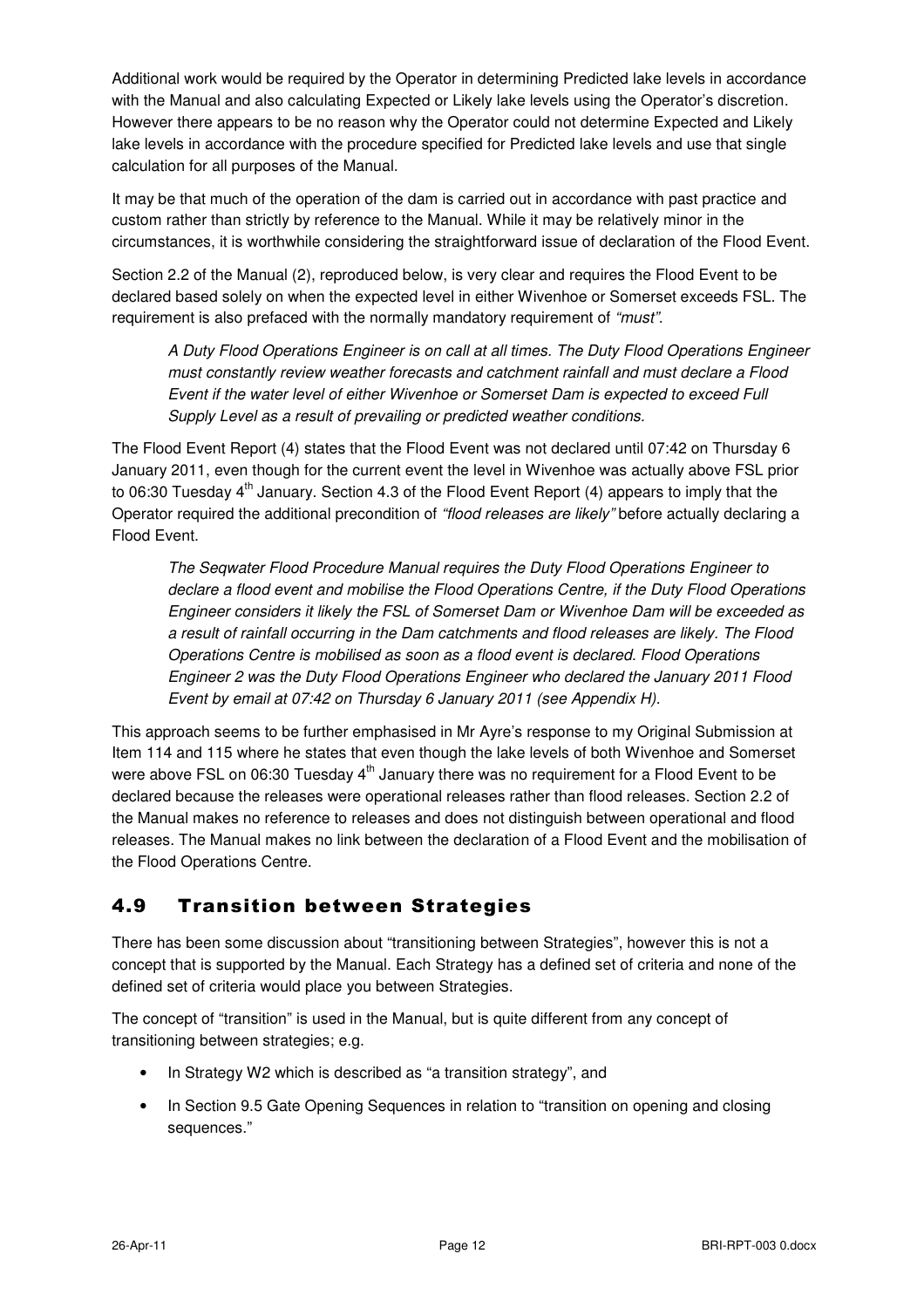The flexibility in the Manual described in Section 3.2 already enables the Operator to select gate opening strategies and release rates that ensure there is no requirement for any dramatic changes in release rates when moving between Strategies.

## 4.10 Non Damaging Flows

Some confusion has been expressed at the use of the terminology "that 4000  $m^3$ /s at Moggill is the upper limit of non-damaging floods downstream" such as in the following extract from Strategy W3.

The intent of Strategy W3 is to limit the flow in the Brisbane River at Moggill to less than 4000  $m^3$ /s, noting that 4000 m $^3$ /s at Moggill is the upper limit of non-damaging floods downstream.

Based on the submissions and statements made to the Commission it is apparent that there is a range of flows at Moggill which can cause damage downstream, including flows from as low as 3500  $m<sup>3</sup>/s$ . Obviously therefore, there is a range of flows that are considered by different parties as nondamaging downstream. The wording above simply would imply that 4000 m $\mathrm{^{3}/s}$  is the upper limit of this range of non-damaging flows.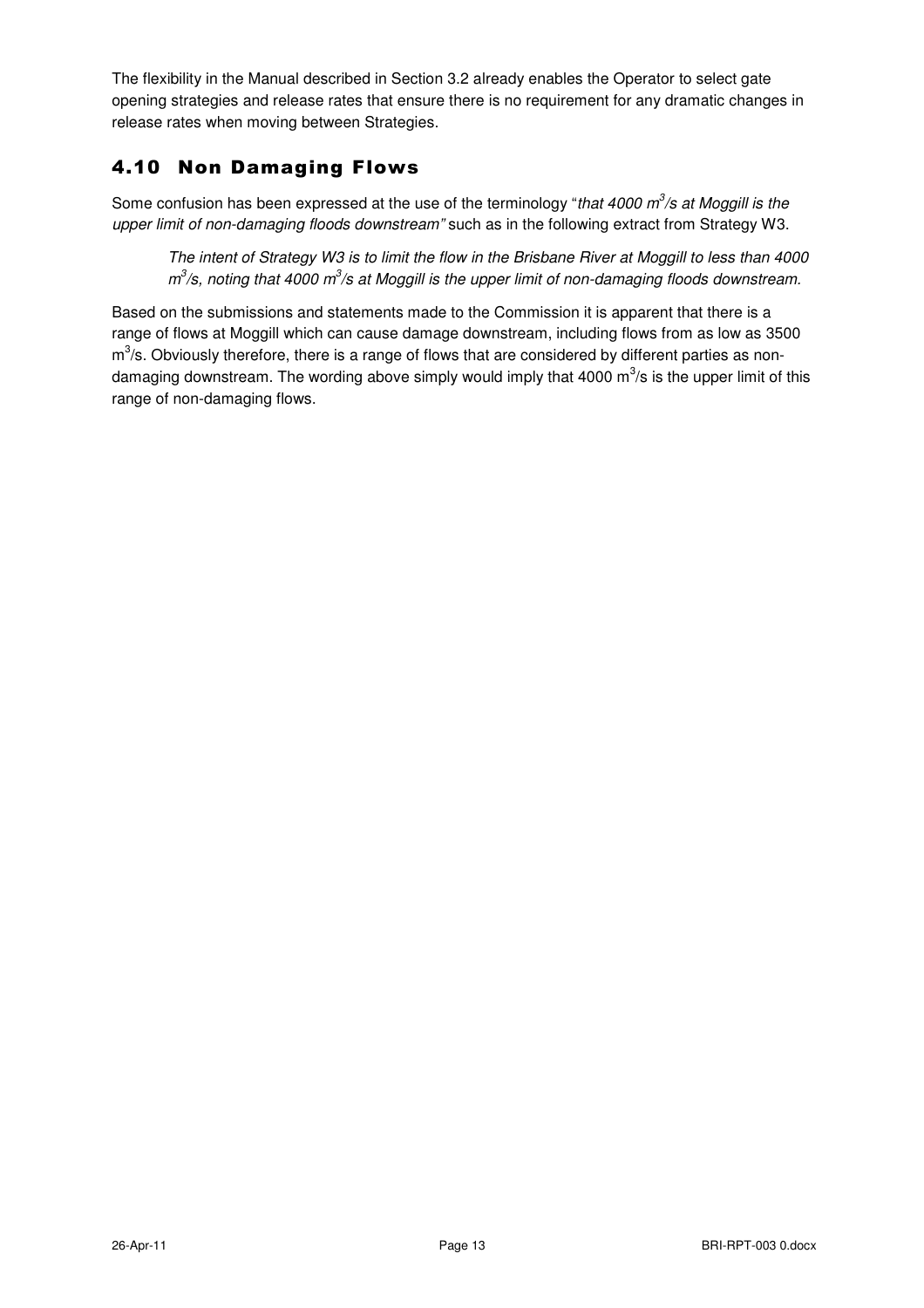## 5. NOTES

1. As per the original submission (3), the words Operator and SEQWater are used interchangeably in this supplementary submission. There has been no attempt to understand the actual legal structure defining the relationship between the beneficial owners of the assets and any relationships they may have with other parties who may provide services to the owners such as design, construction, maintenance or operating services. The terms Operator and SEQWater are therefore shorthand for the legally responsible entity for the provision of the required services at the particular time.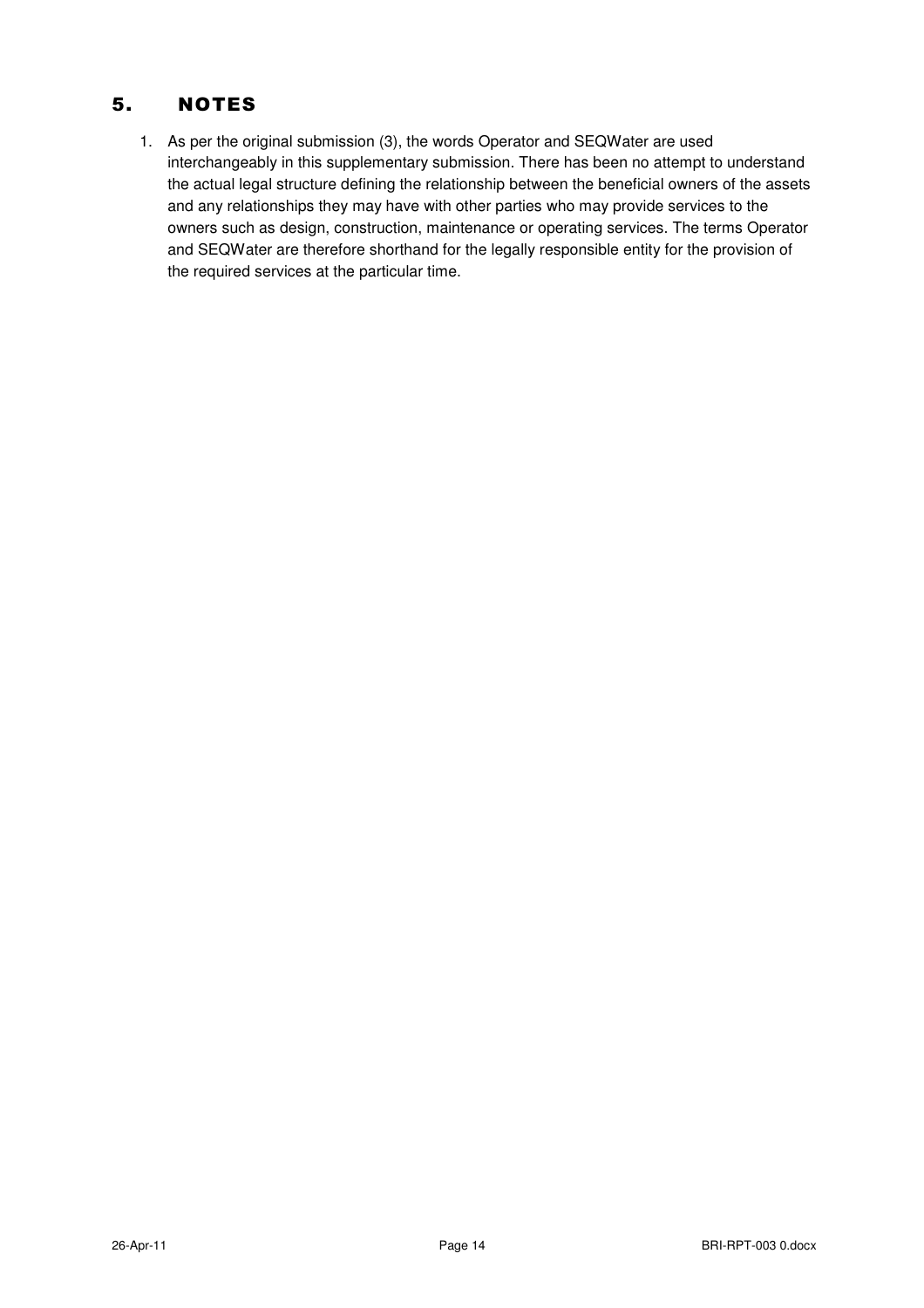## 6. BIBLIOGRAPHY

1. **The State of Queensland (Queensland Floods Commission of Inquiry).** Terms of Reference.

Queensland Floods Commission of Inquiry. [Online] 2011. [Cited: 4 March 2011.] http://www.floodcommission.qld.gov.au/terms-of-reference.

2. **SEQWater.** Manual of Operational Procedures for Flood Mitigation at Wivenhoe Dam and Somerset Dam. November 2009 Revision 7.

3. **O'Brien, M J.** Brisbane Flooding January 2011 - An Avoidable Disaster. Brisbane : s.n., 2011.